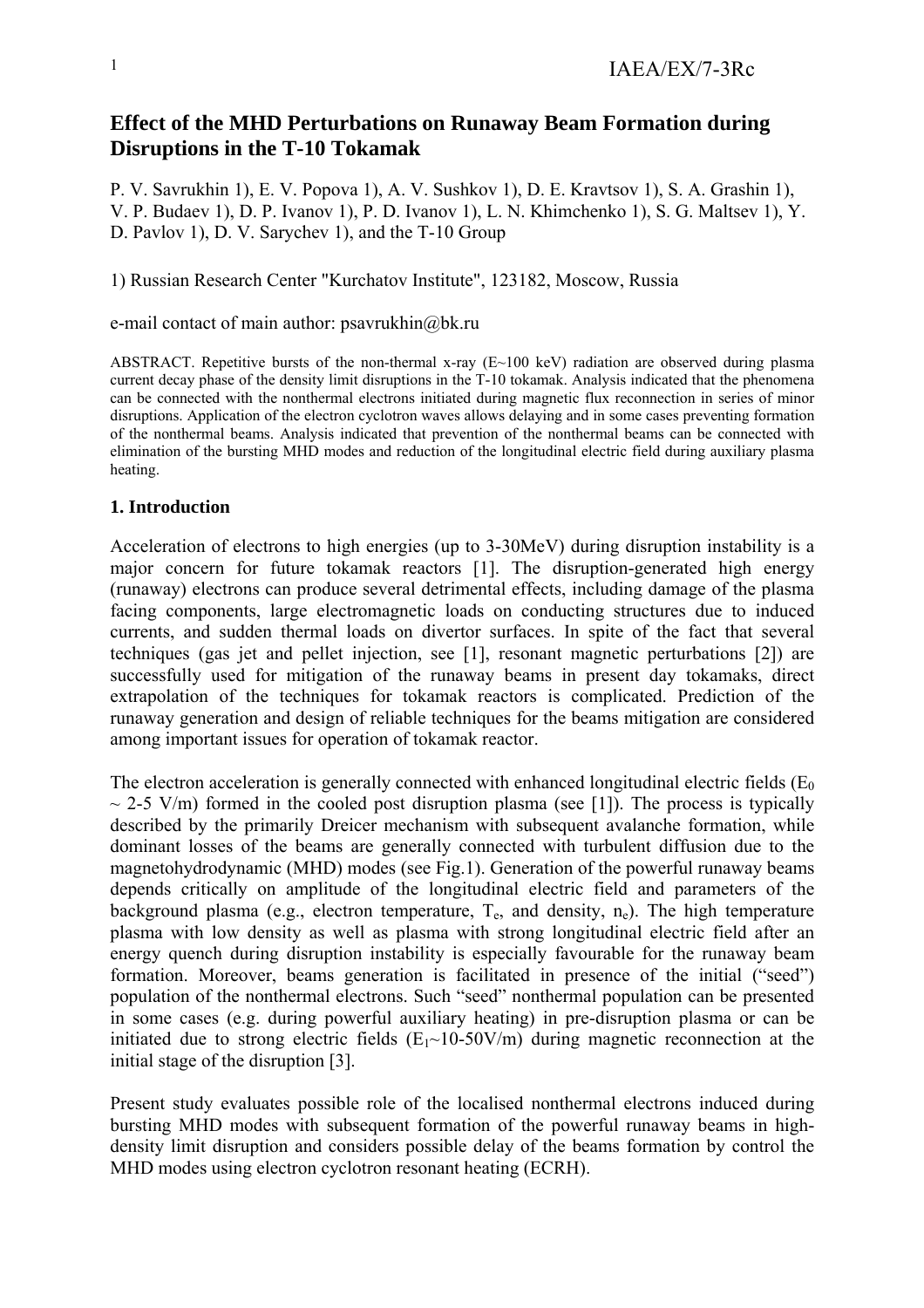

*FIG. 1. Schematic view of the mechanisms leading to generation of the non-thermal electron beams in a tokamak plasma. Growth of the MHD modes and subsequent reconnection of the magnetic fluxes around the resonant magnetic surfaces can induce strong electric fields*  $E_1 \rightarrow E_0$ , which can *facilitate production of the localized beams of the non-thermal electrons, here*  $E_0$  *is "equilibrium" longitudinal electric field. Control of the MHD modes using ECRH and Resonant Magnetic Perturbation can delay (suppress) production of the runaway beams. Plasma heating during ECRH can lead to decrease of the "equilibrium" electric field and subsequent reduction of the runaway beams.*

## **2. Experimental setup and diagnostics.**

The nonthermal x-ray bursts accompanying large-scale MHD modes during density limit disruptions were studied in the T-10 tokamak (major and minor radii,  $R_0 = 1.5$  m,  $a_L = 0.28$ . 0.3 m, accordingly, toroidal magnetic field,  $B_t = 1.6 - 2.4$  T, plasma current,  $I_p = 0.2 - 0.33$ *MA*). In order to distinguish nonthermal bursts in the T-10 tokamak from previously analysed instabilities induced by intensive electron beams in nonthermal plasma (formed in discharges with low density, powerful auxiliary heating, and, in particular, during non-inductive current drive) present experiments considers plasma with relatively high electron density [central line-averaged density  $\langle n_e \rangle$  up to  $\sim$  (4.5-5.0)  $10^{19}$  m<sup>-3</sup>].

The nonthermal bursts are analysed with the use of a toroidally viewing x-ray array [3], standard x-ray tomographic systems [4] and x-ray gas detectors [5] (see Fig. 2). Additional *NaI(Tl)* monitor (placed outside the tokamak vessel) is used for measurements of the nonthermal  $(E_y \sim 0.5-3 \text{ MeV})$  x-ray and neutrons radiation.

Tangential x-ray array (*TX - array*) is placed inside the tokamak vacuum vessel at the low field side of the torus bellow the equatorial midplane [see (1) in Fig. 2]. The system consists of the Si and CdTe x-ray detectors with Soller collimators placed inside protection container at the top of the movable rod. The detectors provide measurements of the emissivity fluxes in energy range ( $E<sub>y</sub> \sim 2.5$ - 200 keV) with spatial and time resolution of order of  $\delta r \sim 7$  mm and 3  $\mu$ s, accordingly.

The radiation power is measured using in-vessel silicon AXUV-photodiode (Absolute eXtreme UltraViolet) detectors. AXUV-photodiode detectors permit absolute radiated power measurements over range in photon energies  $1 \text{eV} < E < 6000 \text{ eV}$  with the nearly constant conversion efficiency (0.25 A/W) somewhat reduced in the region  $1 \text{eV}$  Eph <30 eV [6]. The diagnostic system consists of array of the 16 AXUV-photodiodes placed below the equatorial midplane. The field of view provides full plasma cross-section coverage  $(-30 \text{ cm} \div 30 \text{ cm})$ with spatial resolution of order of 4cm at the vessel midplane. Temporal resolution of the system is  $8$  us.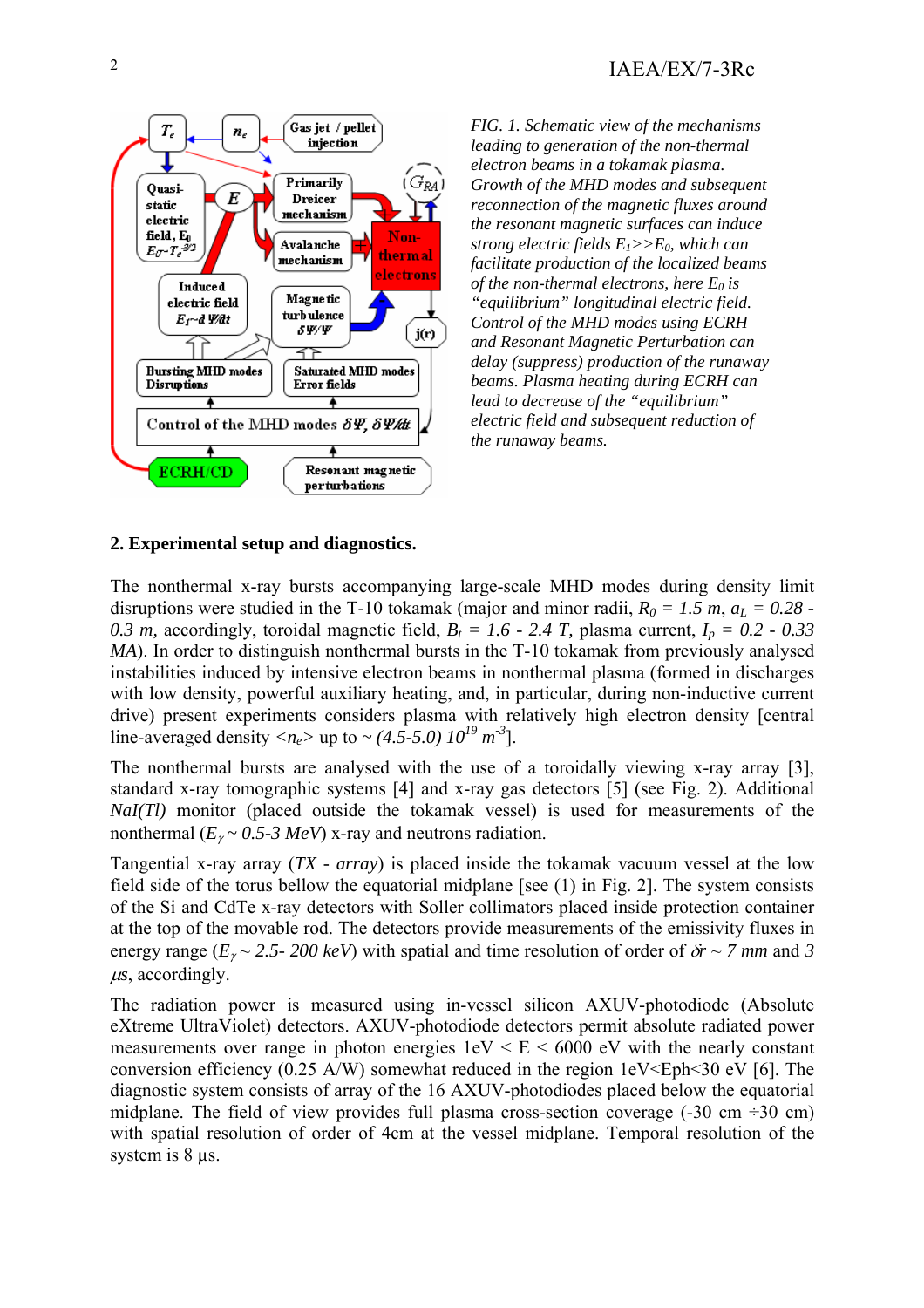Auxiliary heating (ECRH) system in T-10 consists of five gyrotrons with a total heating power of up to 2.5MW: 1.2MW at 130 GHz and 1.3MWat 140 GHz. An extraordinary wave on the 2nd ECR harmonic is launched from the low field side (LFS) in the direction of the major radius. The width of the ECRH power absorption profile is  $\approx$ 2% of the minor radius, power density up to 25Wcm–3 is achievable. The cut-off densities are  $n_{\text{cut-off}}(140 \text{ GHz}) \sim 1.2$  $\times 10^{20}$  m<sup>-3</sup> and n<sub>cut-off</sub>(130 GHz) ~ 1 × 10<sup>20</sup> m<sup>-3</sup>.



*FIG. 2 Schematic view of the diagnostics in the T-10 tokamak. Nonthermal x-ray bursts and MHD modes are analysed by means of the tangential x-ray array, TX (1), standard x-ray tomographic arrays XRA (2), XRB (3), XRC (4), x-ray gas detectors XWDA, XWDB (5,6). Also shown are AXUV detectors (7), fast magnetic probes (8), and NaI(Tl) monitor (9). Plasma in T-10 is restrained by a movable rail limiter (10) and guard poloidal limiter (11). Auxiliary heating (ECRH) system in T-10 consists of five gyrotrons with a total heating power of up to 2.5MW: 1.2MW at 130 GHz and 1.3MWat 140 GHz.* 

#### **3. Experimental results**

The non-thermal x-ray perturbations are initially studied during the density limit disruptions in ohmically heated plasma. The evolution of the plasma parameters in the experiment is shown in Fig. 3. Similarly to a "classical" disruptions observed in tokamaks at high density (see [1,7]), additional gas puff at the quasi-stationary stage of discharge (see,  $t > 650$  ms in Fig. 3) is accompanied by increase of the total radiated power and intensive cooling of the plasma edge. Subsequent erosion of the electron temperature profile outside the  $q=2$  surface leads to formation of an unstable plasma configuration with explosive growth of the MHD perturbations and rapid loss of the stored plasma energy during an energy quench (see mark T1 at *t~745 ms* in Fig. 3). Tomographic analysis of the x-ray emissivity measured using conventional x-ray arrays (*XRA, XRB, XRC*) indicated that energy quench is proceeded by joint rotation of the coupled  $m=1$ ,  $n=1$  and  $m=2$ ,  $n=1$  perturbations (see detailed analysis of the process in [4]). The disruption is continued with decay of the plasma current,  $I_p$ , accompanied with strong increase of the loop voltage, *Ul*.

The first minor disruption (see mark T1 at *t~745 ms* in Fig. 3) is also accompanied by bursts of the hard x-ray emission,  $I_{HXR}$  and spike of the nonthermal radiation observed using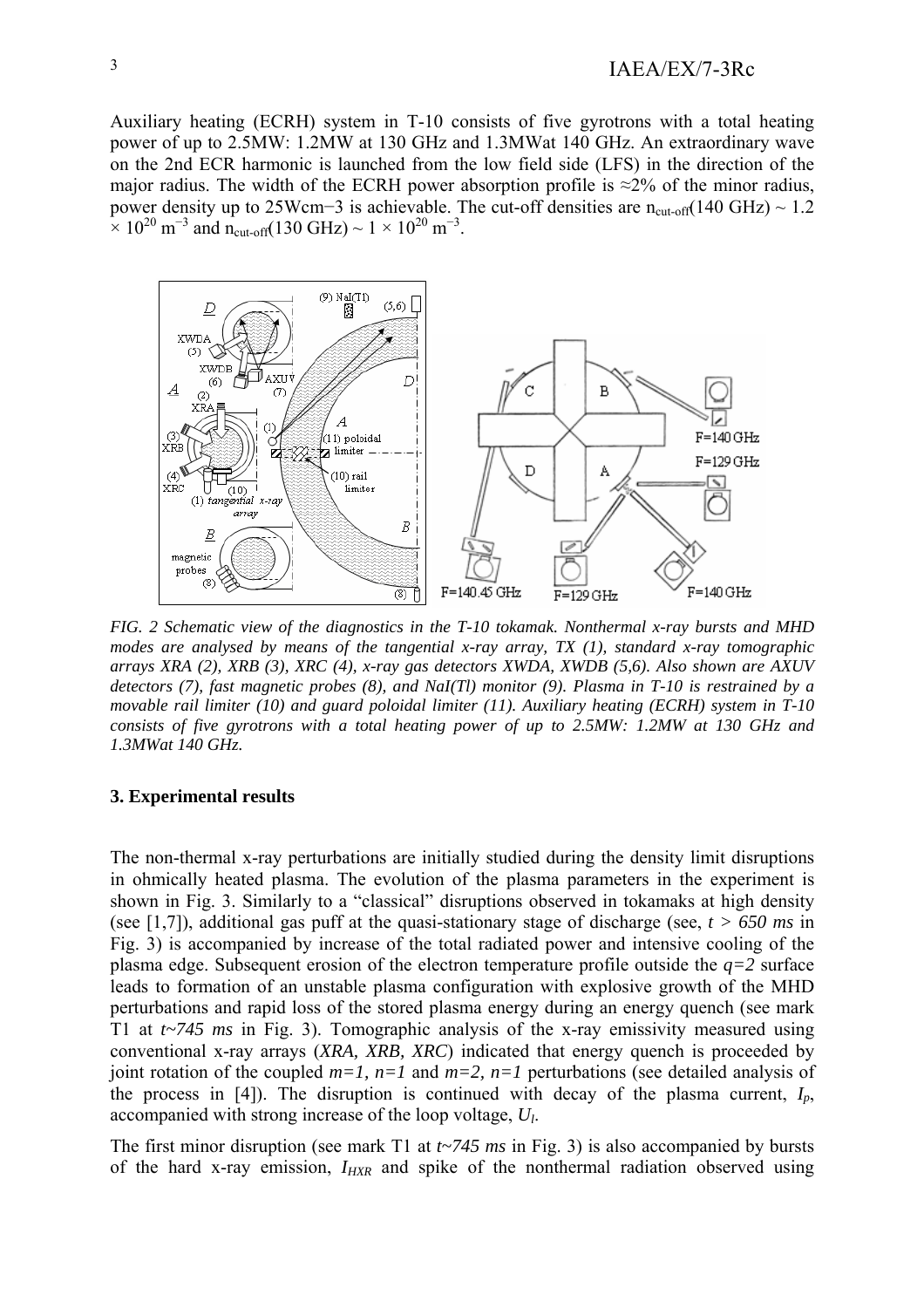conventional (*xra15*) and tangentially viewing x-ray arrays (*txray3*). Analysis indicated that the first spike during density limit disruption is connected with interaction of the nonthermal electrons with the rail limiter (see [8]). While the spikes are observed in virtually all disruptions under study, their amplitude can be changed considerably in various plasma conditions. Amplitude of the non-thermal x-ray spikes at the first minor disruption can be reduced up to 5-15 times in plasma with strong gas puffing. Intensive spikes of the x-ray radiation are generally observed during an energy quench in plasma with relatively high density and slow rate of the gas puff.



*FIG. 3. Time evolution of the plasma parameters during density limit disruption in the T-10 tokamak. Here, Ip -plasma current, dBp - magnetic field perturbations, <ne> - plasma density, Ul -loop voltage. Also shown, are x-ray intensity measured using gas detector and CdTe detectors with orthogonal view of the plasma column (xwd34 and xra15, accordingly), x-ray intensity measured using tangential view CdTe detector txray3 and hard x-ray intensity, hxrd, measured using NaI(Tl) monitor. Repetitive bursts of the non-thermal x-ray radiation (txray3) from the plasma core indicate periodic generation of the nonthermal electrons in series of minor disruptions*

Intensive x-ray bursts during energy quench at disruptions at high density [1] (as well as disruptions at high  $\beta$  [10]) were described previously [9,11]. Essential new part of the present studies is observation of the phenomenologically similar x-ray bursts during decay of the plasma current. The bursts are observed in the case most clearly using tangentially viewing xray arrays (see *txray3* in Fig.3) and are not observed with conventional view x-ray arrays with orthogonal view of the plasma column (see *xra15 and xwd34* in Fig.3). This indicates indirectly, that the bursts are connected with bremsstrahlung x-ray radiation from the nonthermal electrons in flight. Analysis indicates that soft x-ray radiation observed with the conventional x-ray arrays after the energy quench is confined within the plasma core (see Fig.4a). The x-ray perturbations are localised around the same area as one of the "giant" m=1,n=1 helical perturbations [4] observed just after the energy quench (see Fig.4a). Intensive radiation bursts during the plasma current decay are observed also with the AXUV detectors (see Fig.4b).

Phenomenologically similar evolution of the bursts after an energy quench is observed in T-10 in various plasma conditions (e.g. various toroidal magnetic fields,  $B_f=1.6-2.4T$ , plasma current, Ip=0.15-0.3MA) during gas puff and pellet injection and during experiments with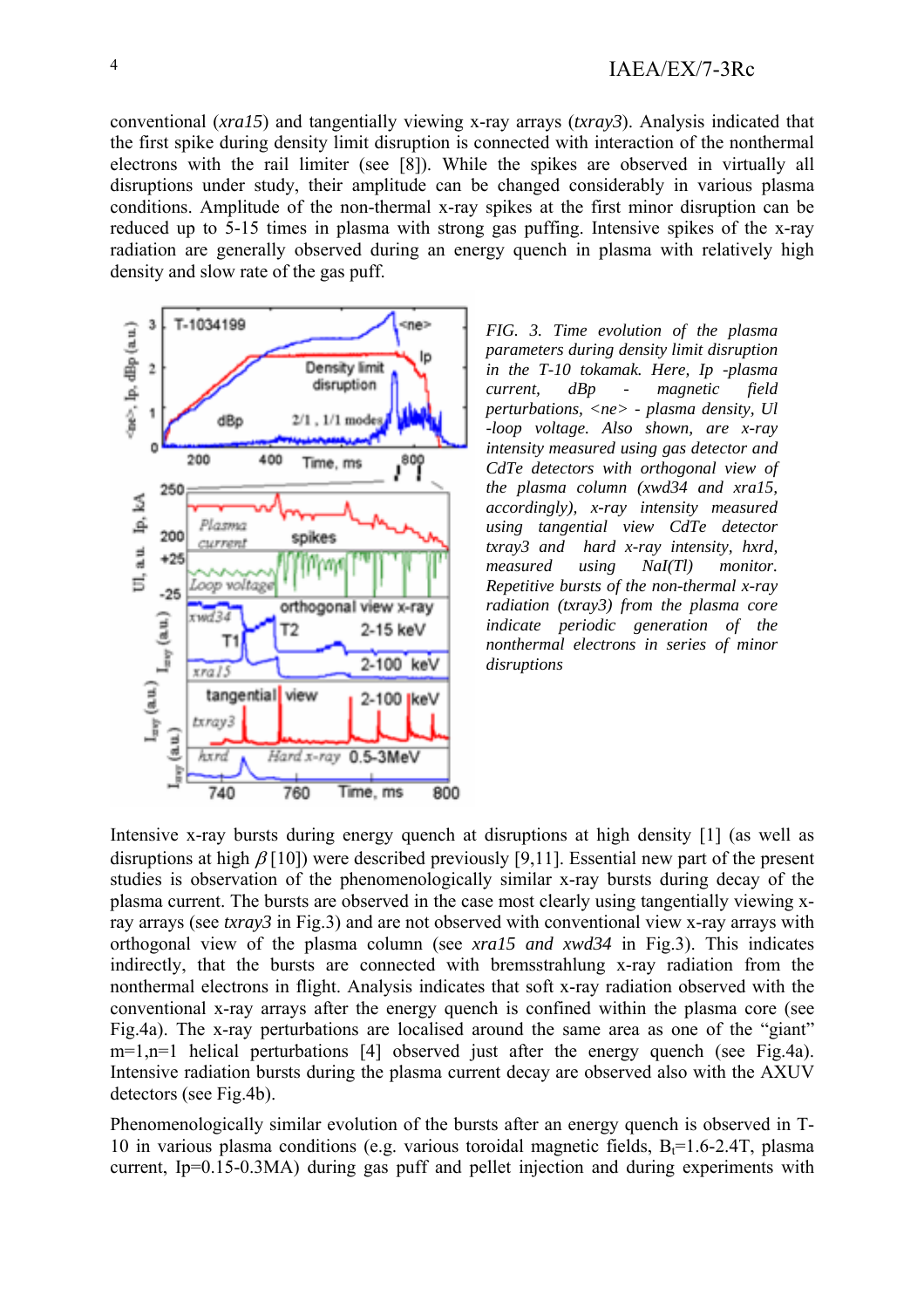ramp up of the plasma current. ECRH heating at moderate power (Pec~1.3MW, 140GHz) does not change considerably evolution of the bursts (see Fig.5), while soft x-ray intensity from the plasma core is increased in the case.



*FIG. 4 (a) Time evolution of the plasma current Ip, magnetic field perturbations dBp, plasma density ne, and soft x-ray intensity measured using gas detector with orthogonal view of the plasma column xwdb. Also shown are contour plots of the x-ray intensity measured just after energy quench at the density limit disruption and during series of the x-ray burst. (b) Time evolution of the plasma current Ip, plasma density ne, soft x-ray intensity measured using gas detector XWDB, and total radiation power measured using AXUV detector (BOL). Also shown are contour plots of the x-ray intensity (XWDB) and total radiation power (AXUV) measured after energy quench at the density limit disruption.* 



*FIG. 5 Time evolution of the total radiation power measured using AXUV detector Prad, loop voltage Ul, plasma current Ip, ECRH power Pec, soft x-ray intensity measured using gas detector XWDB, and hard x-ray radiation during density limit disruption in ECRH heated plasma (Pec~1.3MW, 140GHz). Current decay is accompanied by quasi-periodic bursts of loop voltage and total radiation power (AXUV) radiation. Increased rate of the current decay at the later stage of the disruption (t>740msec) is correlated with high repletion rate of the bursts.*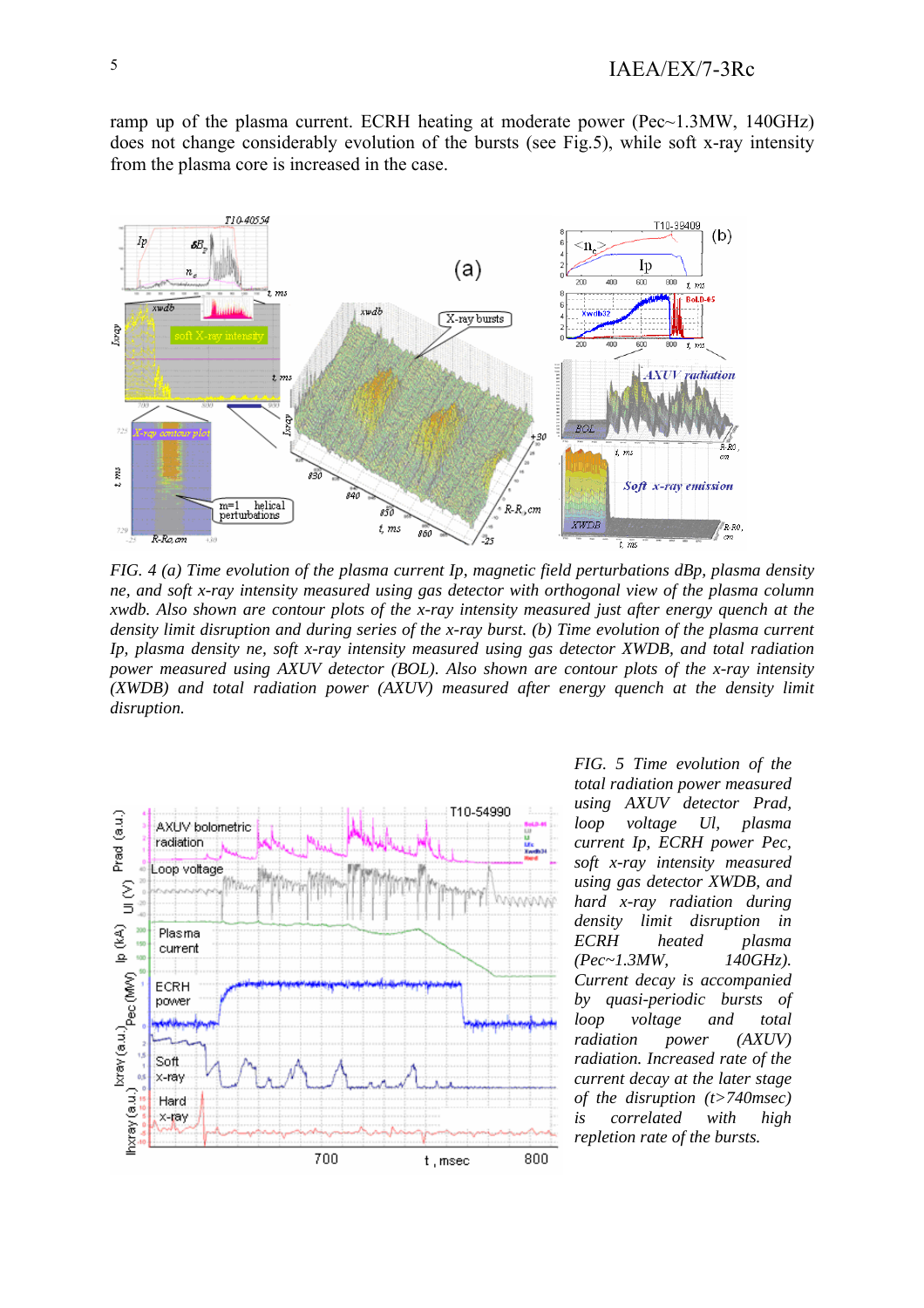Quasi-periodic bursts of the nonthermal x-ray and total radiation power (AXUV) is correlated with negative spikes of the loop voltage and temporal increases of the plasma current (see Fig.3 and Fig.5). Such behavior of loop voltage and plasma current is typical for major disruptions and are generally associated with partial reconnection of the poloidal magnetic flux [1,7]. This can indicate indirectly that spikes of the nonthermal x-ray radiation can be connected with nonthermal electrons induced due to the bursting electric fields at the "reconnection events" [3,7].

Current decay rate is clearly correlates with repletion rate of the quasi-periodic bursts of loop voltage, nonthermal x-ray and total radiation power (AXUV). Increased rate of the current decay at the later stage of the disruption (t  $\sim$  715 – 730 msec and t  $\sim$  745 - 770 msec in Fig.5) is correlated with high repletion rate of the bursts.

ECRH allows control of the MHD modes and removal of the nonthermal x-ray and total radiation power (AXUV). Typical time evolution of the plasma parameters is shown in the case in Fig.6. ECRH power is switched on at t=625msec (5 msec after the energy quench). Radiation due to the nonthermal electrons is removed for the whole duration of the ECRH pulse and plasma current is sustained. Essential feature of the experiments is elimination of the bursting MHD modes and disappearance of the loop voltage spikes. This effect is observed at relatively high ECRH power (operation of all five gyrotrons with a total heating power of up to 2.5MW: 1.2MW at 130 GHz and 1.3MWat 140 GHz is required in the case).

## **3. Discussion and Conclusions**

Repetitive bursts of the non-thermal x-ray  $(E~100 \text{ keV})$  and total radiation  $(AXUV)$  observed during plasma current decay phase of the density limit disruptions in the T-10 tokamak can indicate possible connection of the phenomena with the nonthermal electrons. While present experiments can not provide detailed information for quantitative analysis of the process, it seems that spikes in loop voltage during current decay phase of the disruption indicated that nonthermal electrons can be in fact initiated during reconnection in series of minor disruptions. Experimental observations are confirmed indirectly by numerical modelling (see detailed description of the model in [8]) indicating that periodic growth of the helical electric field during magnetic reconnection at the minor disruptions can considerably increase the runaway beam production (Fig.7a). Generation of the nonthermal electrons is suppressed considerably with increase on the magnetic field perturbations (Fig.7c). This effect (in addition to the standard runaway acceleration in the longitudinal electric field) has indicated that control of the MHD modes may be required for the runaway suppression.

Application of the electron cyclotron waves allows delaying and in some cases preventing formation of the primarily runaway beams. Analysis indicated that prevention of the runaway beams can be connected with elimination of the bursting MHD modes and reduction of the longitudinal electric field during auxiliary plasma heating. Results of numerical modeling of the runaway beams in the T-10 plasma with auxiliary heating are shown in Fig.7d. In agreement with experiments, numerical modelling indicates decay of the runaway beams during auxiliary plasma heating after increase of the electron temperature and subsequent reduction of the "longitudinal" electric field.

In conclusion, bursts of the nonthermal x-ray intensity and radiation is observed in T-10 plasma during current decay stage of the density limit disruptions. Analysis indicted that bursts can be connected with nonthermal electrons generated during magnetic reconnection in series of minor disruptions. Accordingly with results of numerical modelling such periodic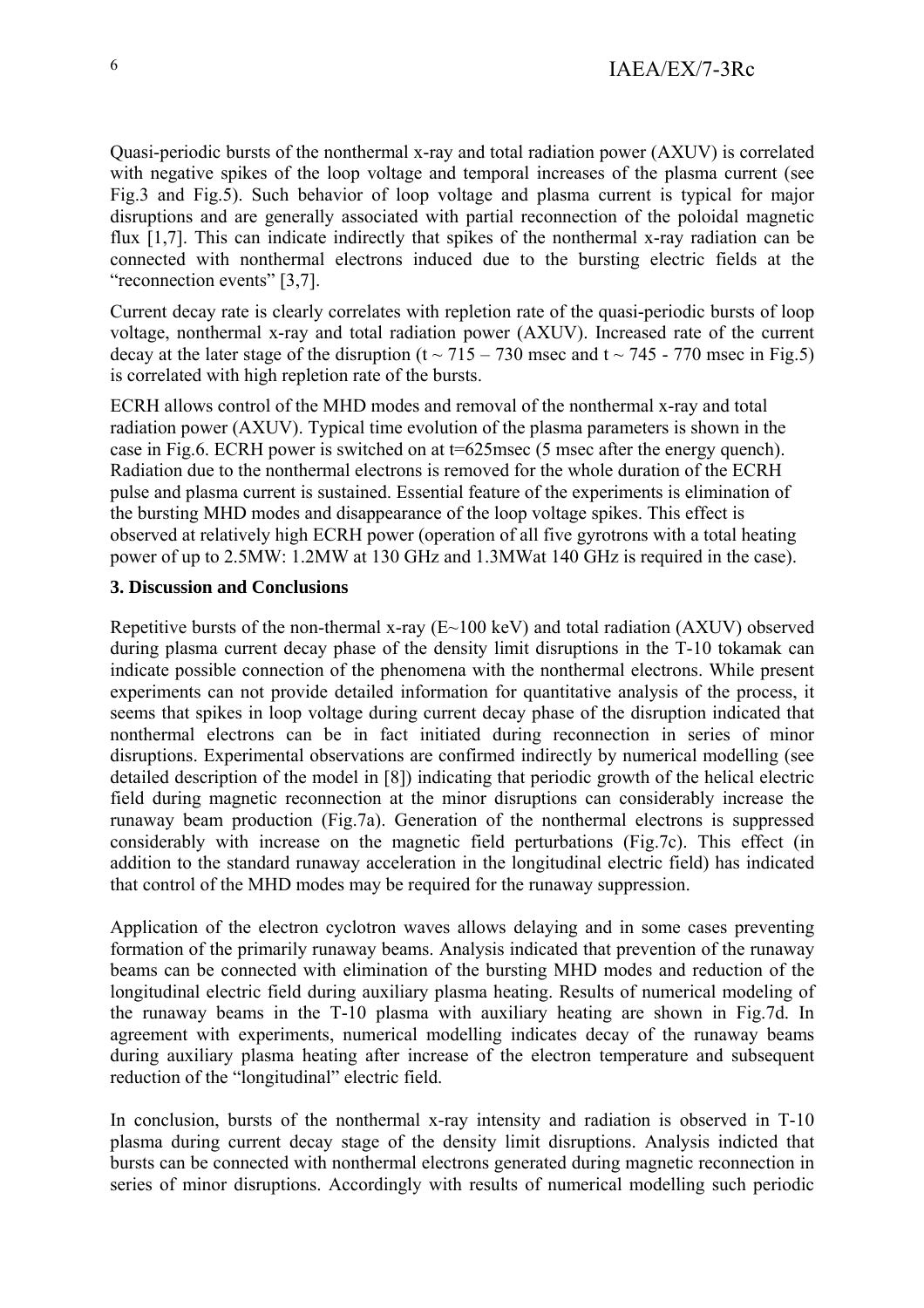generation of the nonthermal electrons can facilitate production of the powerful runaway beams. Application of the ECRH heating allows delaying and in some cases preventing generation of the primarily nonthermal electrons. Numerical modelling indicted that this effect can be connected with heating of the background plasma as well as with stabilisation of the bursting MHD modes.

## **Acknowledgements**

The author would like to thank A. Ya. Kislov, G.E.Notkin, V. S. Strelkov for support of the experiments and Yu. N. Dnestrovskij, V. I. Poznyak, K. A. Razumova, B.V.Kuteev for critical discussion of the experimental results. The work is supported by Russian Atomic Energy Agency ROSATOM and RFBR 08-02-01345.



FIG. 6 *(a) Time evolution of the electron density <ne0>, ECRH power Pecrh, poloidal magnetic field perturbations dBpol, total radiation measured using AXUV detector Prad, and plasma current Ip during density limit disruption in plasma with ECRH heating (total heating power of up to 2.5MW: 1.2MW at 130 GHz and 1.3MWat 140 GHz). ECRH power is switched on at t=625msec (5 msec after the energy quench). The bursting MHD modes and the radiation bursts (see P<sub>bol</sub>) connected with the nonthermal electrons are eliminated during whole duration of the ECRH pulse.*

> *(b) Expanded view of time evolution of the electron density <ne0>, soft x-ray intensity measured using CdTe detector SXRB0 Ixray, ECE electron temperature Tec, poloidal magnetic field perturbations dBpol, neutron radiation Ineutr, total radiation measured using AXUV detector Prad, ECRH power Pec, plasma current Ip, and loop voltage Ul during density limit disruption.*